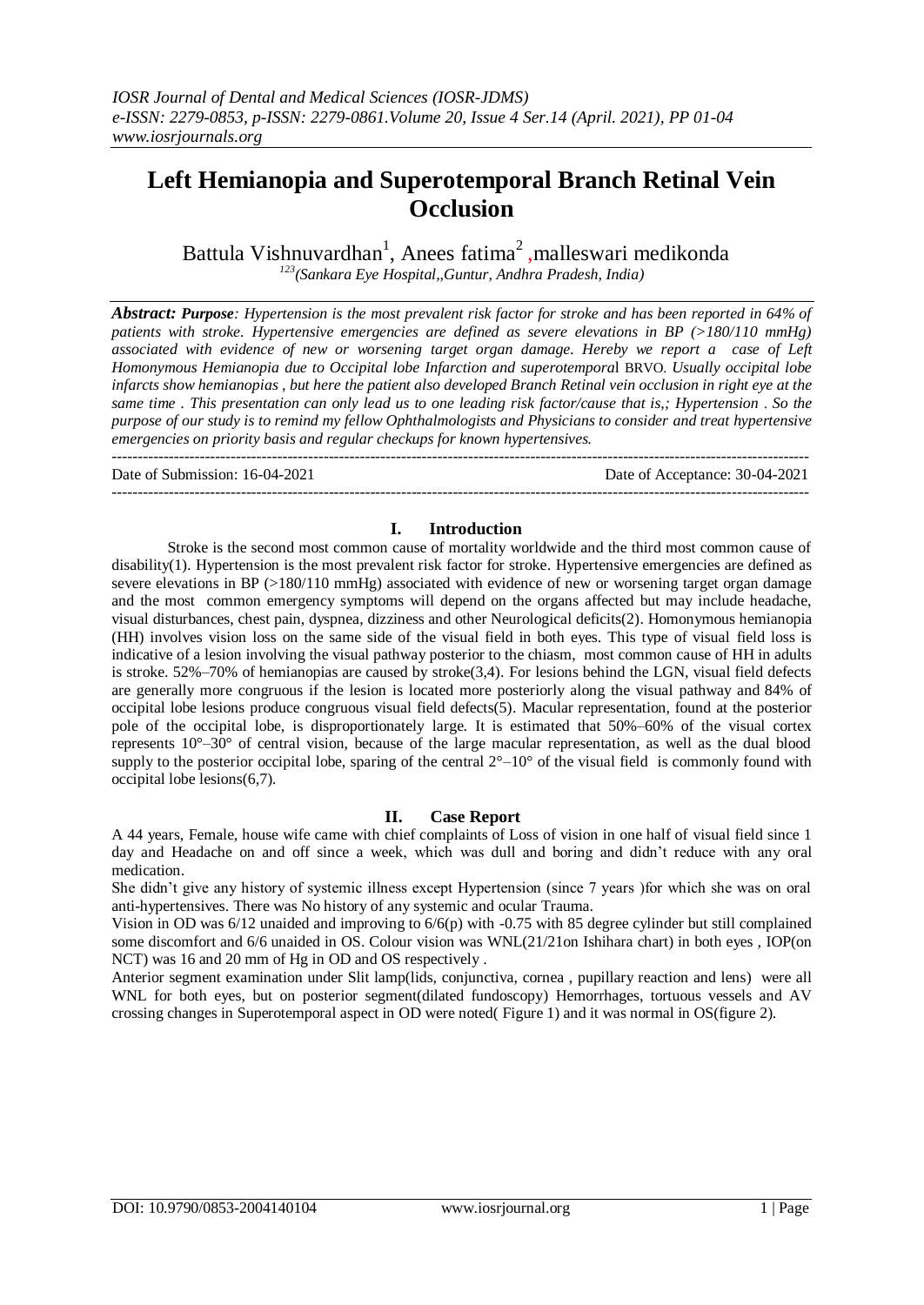

Fig.1: ST BRVO Fig.2 : WNL

She was also evaluated for visual fields with Humphrey SITA-Fast and Left Hemianopia was noted(Figure 3-OD and 4-OS). Her vitals were recorded and blood pressure was 210/110 mm of Hg and pulse 82/min ,so she was immediately referred to a Neurophysician for Hypertensive emergency and advised for MRI brain.



# **III. Result**

On MRI brain she was reported with Occipital lobe Infarct(R>L) and was admitted in a Neurospeciality hospital for a week. There she was treated with I.V antibiotics and vit B12, T. Ecosprin (325 mg) and T. Clopilet A (75/150 mg) given stat and other oral antihypertensives were added. On admission she was diagnosed with Denovo DM with FBS and PPBS 195 and 242 mg/dl resp. and HBA1c levels 13.7 , therefore oral Antihypoglycemic's and Inj. Insulin 15 units were started.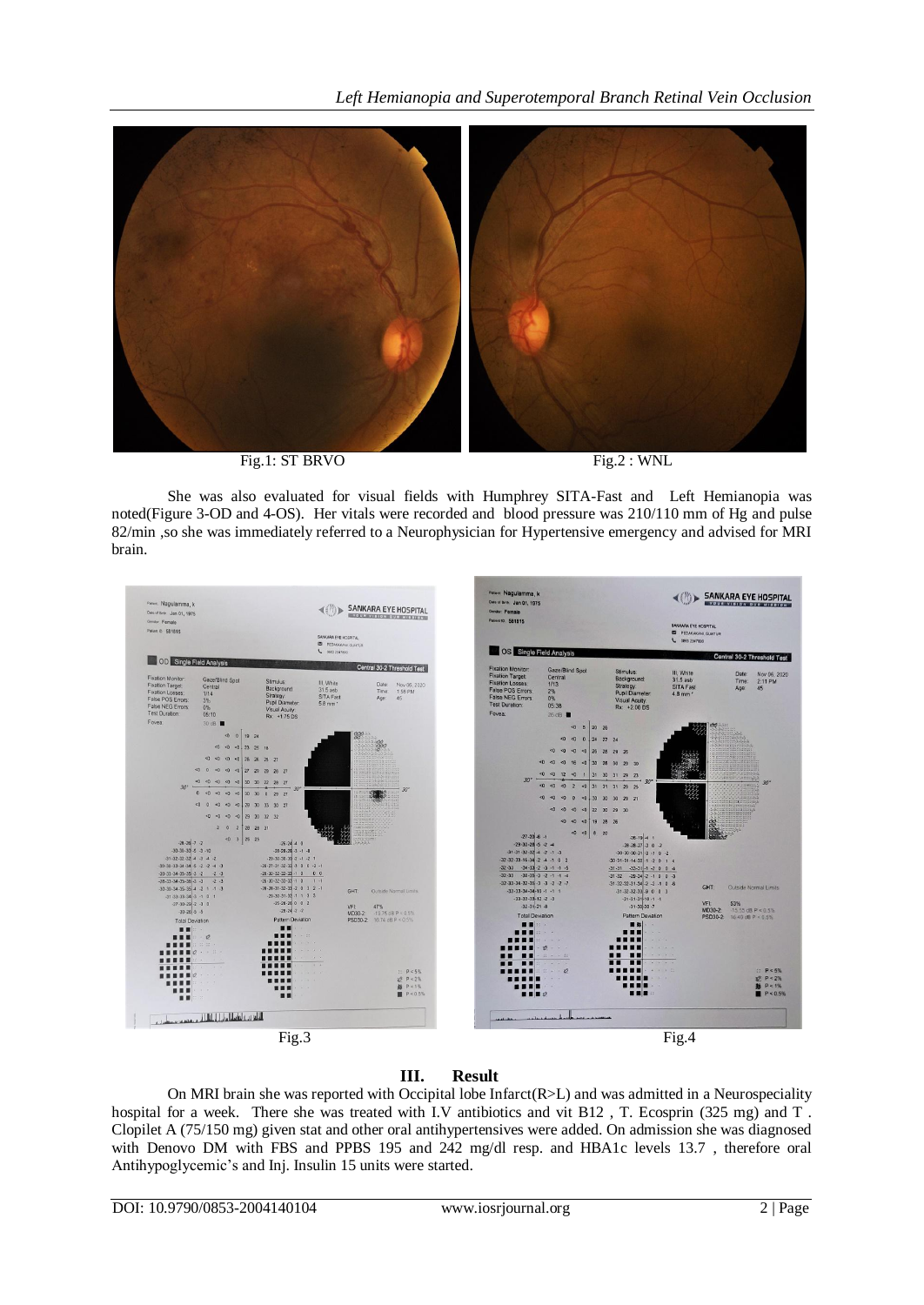### **IV. Discussion**

Among patients with acquired hemianopia secondary to stroke, the nature of the deficit can vary widely, depending on the location of the lesion and the part of the visual pathway that is disrupted, and recovery and functional improvement are adversely affected even when severity of stroke and motor deficits are controlled (8,9). Completed ischemic infarcts are not expected to worsen after initial injury, unless new injury occurs. Poststroke treatment thus includes identification of the stroke etiology, risk factor modification to prevent recurrences, and initiation of early and intensive rehabilitation to optimize functional outcomes. Such intensive rehabilitation has been shown to improve disability and independence after stroke, and even to reduce mortality(10-14). Few retrospective studies showed spontaneous improvement in 50% to 60% of patients within the first month after stroke, and almost none after 3 months(15). Patients with hemianopia tend to look toward their blind hemifield, even when confronted with visual scanning tasks. In addition, patients searching for targets in their blind hemifield perform a series of hypometric saccades that approach the target until it is found. After the target is found, the saccades become hypermetric with a subsequent corrective saccade back to the target(15). These natural compensatory strategies have been adapted into formal training protocols, which teach the patient how to consciously plan appropriate saccades and scanning strategies to more effectively bring the blind hemifield into the intact one in an organized and systematic fashion. These training strategies have been shown to improve the search fields of hemianopic patients by upto 10 degrees, reduce the time to find objects by up to 50%, and improve patients sense of impairment(16,17,18).

Optical aids work by either relocating the visual information received by the hemianopic field onto the normal visual field, or by expanding the normal visual field(19), Fresnel prisms (plastic press-on lenses that are fitted onto standard glasses) can be either monocular or binocular( fig.5). The commercially available prisms are typically 57 prism diopters and expand the field by about 30 degrees.

Another mode of treatment is Visual Restoration Therapy(VRT) ,this system targets the border zone between the intact visual field and the scotoma with suprathreshold light stimuli. The stimulus is postulated to recruit residual intact neurons in border zone areas between the intact visual field and the scotoma, stimulating any inherent plasticity in the visual system and thereby increasing the size of the visual field and reducing the size of the scotoma. When examined subjects with optic nerve lesions (but not visual cortex lesions) showed a reduction in the size of their scotoma; the border shift in cortical lesions was 0.43 degrees , and in optic nerve lesions 2.1 degrees(20).



**Fig. 5:** Obliquely oriented high-power Fresnel prism to expand the visual field(done to increase awareness of the left hemifield in a patient with a left homonymous hemianopia)

### **V. Conclusion**

To sum Neither VRT nor other researched methods of visual system training and visual aids have led to standardized approaches to visual rehabilitation in patients with visual field defects, indicating that larger and more targeted studies are still needed to determine the best approach to the patient . Through our study we want to highlight that even Posterior segment OCT and complete fundoscopy would be advisable for patients presenting with such symptoms and signs on the 1<sup>st</sup> visit itself. Hypertensives should be evaluated with utmost care as a precautionary measure and should be motivated to get regular checkups.

#### **References**

- [1]. Lozano R, Naghavi M, Foreman K et al. Global and regional mortality from 235 causes of death for 20 age groups in 1990 and 2010: a systematic analysis for the Global Burden of Disease Study 2010. *Lancet.* 2012;380:2095–128. doi: 10.1016/S0140- 6736(12)61728-0
- [2]. Phal P, Molan M, Clare I. Hypertensive encephalopathy. *Australas Radiol.* 2002;46:319–24. doi: 10.1046/j.1440- 1673.2002.01070.x.
- [3]. Zhang X, Kedar S, Lynn MJ, et al. Homonymous hemianopia in stroke. *J Neuroophthalmol.* 2006;**26**(3):180–183